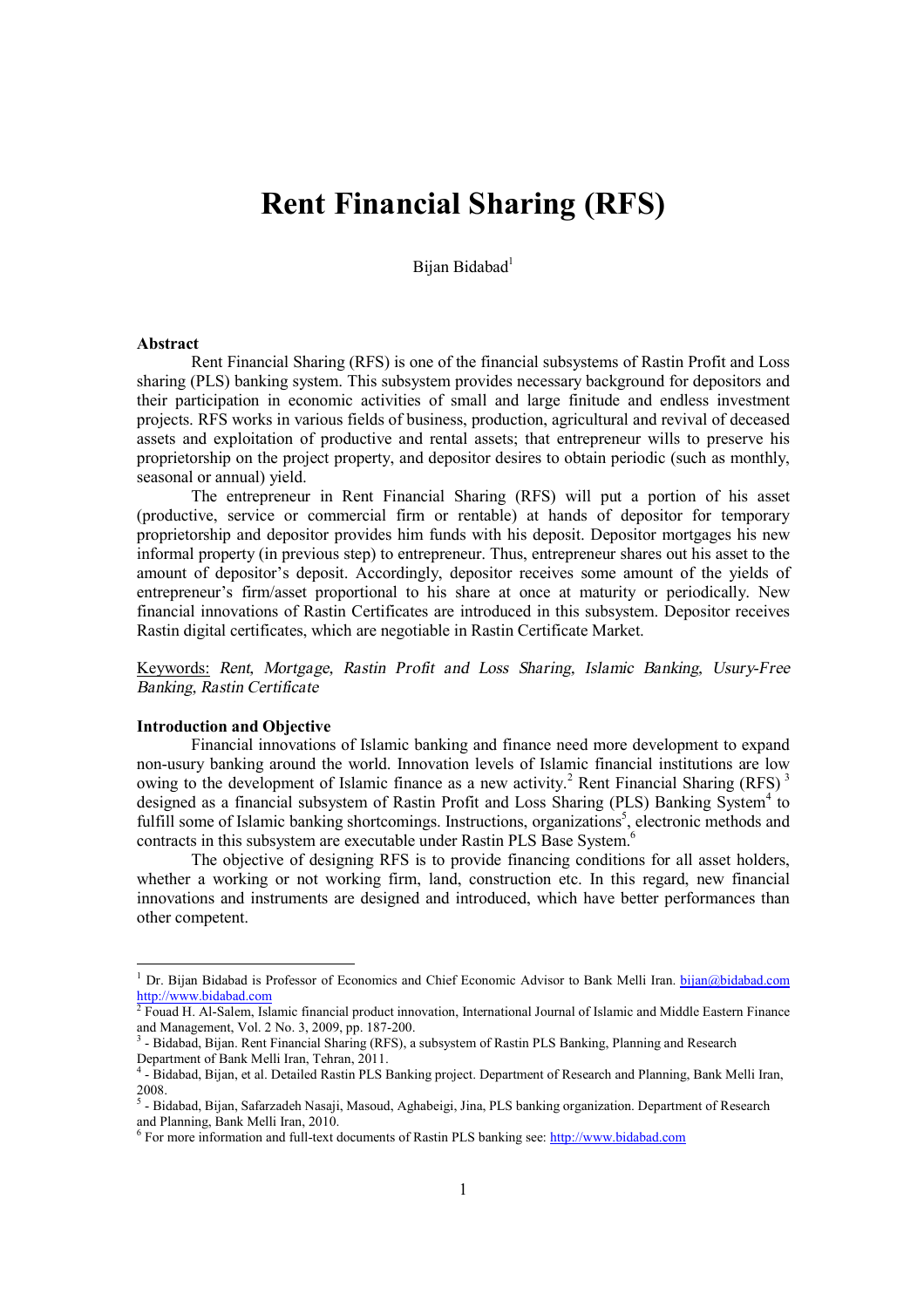## **Methodology and Scope**

Rent Financial Sharing (RFS) provides necessary background for depositors' participation in economic activities of small and large finitude and endless<sup>7</sup> investment projects in various fields of business, production, agricultural and revival of deceased assets $8$  and exploitation of productive and rental assets<sup>10</sup>. When entrepreneur wills to preserve his proprietorship on the project property and depositor desires to obtain periodic (such as monthly, seasonal or annual) yield from his deposit, RFS is a good financing manner.

RFS has many applications to finance the firms<sup>11</sup> that need working capital, or to buy commodities for sale. RFS can also be helpful for those property possessors who want to obtain their rental yields in lump sum at the time of financing and pay back the borrowed sources to the bank (on behalf of depositor) from the periodic rent of their assets.

Innovative financial instruments such as Rastin Certificates are used in Rastin Profit and Loss Sharing banking and bank by issuing these certificates and creating secondary market for transaction of Rastin Certificates provides new participation conditions for financing economic activities and by increasing financial efficiency, important international infrastructure for absorbing funds from all over the world is prepared. Rastin Certificates as negotiable securities are issued at the internet website of the bank. These papers are of asset types and like a share can be transacted legally and its transaction is Sharia-complied. The owners of these certificates can buy and sell them on internet, therefore, these certificates cab be transacted internationally.

In RFS, we introduce a subset of Rastin Certificates for the category of Rent Financial Sharing method. These certificates are defined with periodic and non-periodic maturities and customized for different economic activities.

#### **Rent Financial Sharing (RFS)**

Regardless of the bank, being private or government owned, without predetermined interest rate, the rate of return is determined according to the real sector yield. Bank works as intermediary of funds and receives commission while provides capital management services to participate depositor deposit in entrepreneur's economic activity. At the end of sharing activity, the yield and the deposit is paid back to depositor and finally, entrepreneur becomes the owner of the project or property.

By receiving "*jol*" (commission fee), bank provides capital management services to depositor and invests his funds in one of the PLS banking projects – selected by depositor- and gives him: Mortgage Sharing Certificate, Periodic Mortgage Sharing Certificate, Mortgage *Mudarabah* Certificate, Periodic Mortgage *Mudarabah* Certificate, Mortgage *Muzaraah 12* Certificate, Periodic Mortgage *Muzaraah* Certificate, Mortgage *Mugharasah <sup>13</sup>* Certificate, Periodic Mortgage *Mugharasah* Certificate, Mortgage *Musaqah <sup>14</sup>* Certificate, Periodic Mortgage *Musaqah* Certificate, Mortgage *Istisna* Certificate, Periodic Mortgage *Istisna* Certificate or Rent Certificate.

-

 $<sup>7</sup>$  - Finitude projects are those projects that after completion of construction and by starting utilization period are to be</sup> consumed from viewpoints of bank and depositor. Finitude projects are not productive in depositor's viewpoint and do not make value added for depositor, although the depositor in utilization period receives his installments for principal or rent of the project.

Endless projects are those projects that after completion of construction period and starting utilization period are productive in viewpoints of depositor and entrepreneur, and depositor shares in the yield of the project.

 <sup>-</sup> Deceased assets are inactive assets including closed firms, uncultivated lands and similar.

<sup>&</sup>lt;sup>9</sup> - Productive assets are those assets, which are productive.

<sup>&</sup>lt;sup>10</sup> - Rentable assets are those assets that can be lend to others.

<sup>&</sup>lt;sup>11</sup> - William J. Donaldson, Sharecropping in the Yemen, A Study in Islamic Theory, Custom and Pragmatism, 2000,

Koninklijke Brill NV, Leiden, The Netherland. 12 - *Muzaraah* is participation in farming.

<sup>13</sup> - *Mugharasah* is participation in tree planting.

<sup>&</sup>lt;sup>14</sup> - *Musaqah* is participation in fruit gardening.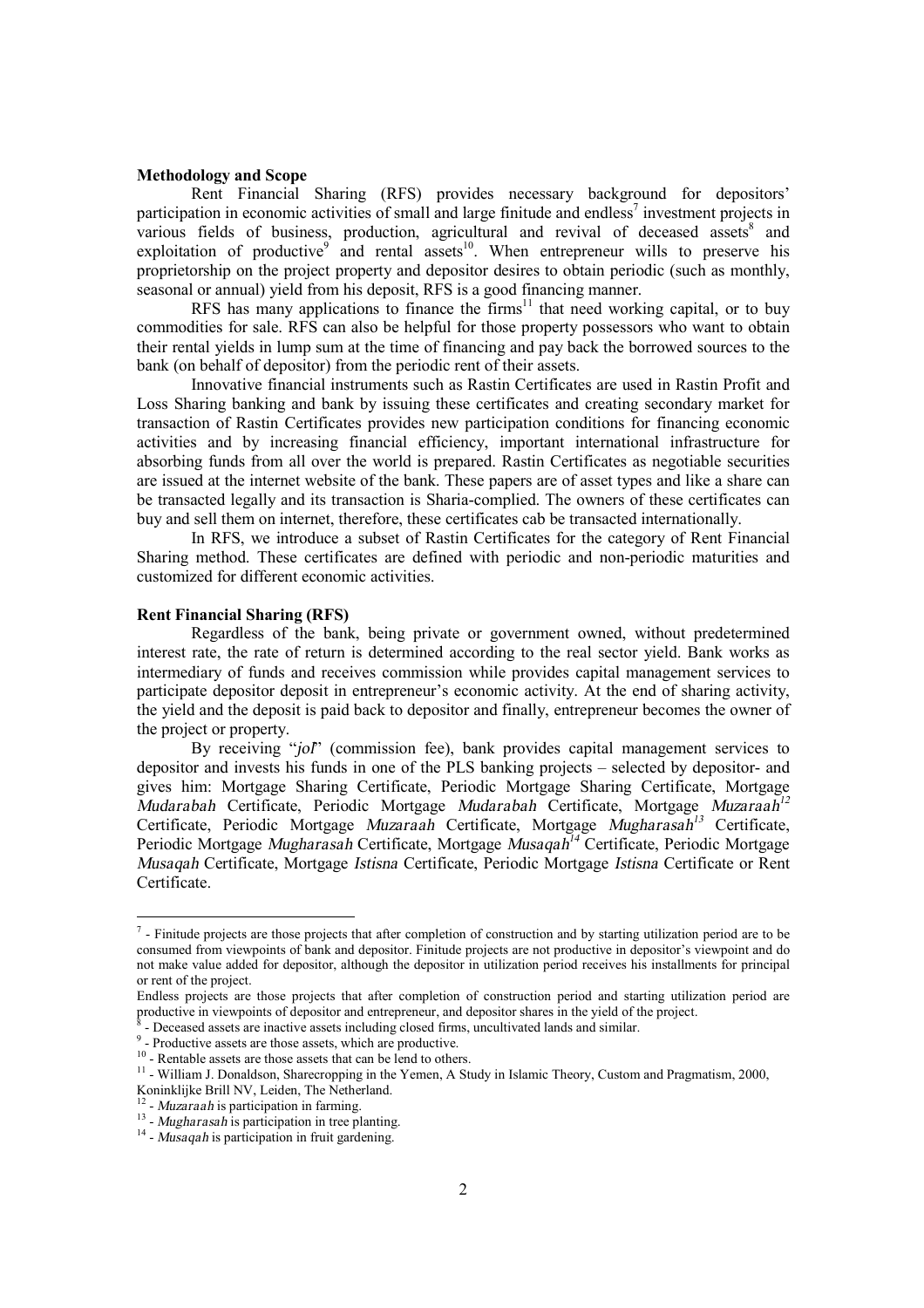In RFS, entrepreneur puts a portion of his assets (goods or services productive firm, business entity or rentable building, equipment or installations) at temporary possession of depositor. In return, depositor provides deposit funds to entrepreneur and the depositor mortgages the cited asset portion to entrepreneur and entrepreneur shares out the yield of the asset according to depositor's share -at once or periodically. Bank provides necessary conditions for this participation between depositor and entrepreneur through civil partnership (*musharakat-emadani*) or other sharing contracts such as *Muzaraah* and *Musaqah.*

Profit is distributed between depositor and entrepreneur, and bank receives commission. If bank contributes in project funding, he will be in the same position as depositor and obtains profit proportional to his contribution. Entrepreneur may be real or legal entity. Entrepreneur provides bank with suitable guarantees and collaterals for good performance of the job. Trustee unit of the bank supervises the process of Rent Financial Sharing (RFS) on behalf of the bank, and bank is obliged to preserve deposit's rights.

By applying to branch of PLS bank, entrepreneur presents his proposal to bank. While informing the entrepreneur about sharing conditions through information portal of Rastin Certificate Market or information counter of PLS branch, entrepreneur delivers detailed information including written project, which contains economic, technical and financial justification and other information about the project to bank.

The assessment unit of bank will assess the entrepreneur's proposal and his previous records according to instructions; and if he is capable and qualified for conducting the job, his file will be sent to the PLS department. If the preliminary assessment is positive, the detailed assessment of the project proposal will start and the needed amounts of collaterals and guarantees will be specified and informed to entrepreneur. Entrepreneur provides all documents, including the subject of sharing, budgeting, time schedule, sources needed and methods of consuming the resources, method of executing the project, phasing, quality control and reporting and method of delivering project, to assessment unit for detailed evaluation. After signing the contract, requested and agreed funds in the signed contract will be introduced to depositors through the bank's Rastin Certificate Market website and after mobilizing deposits, funds will be paid to entrepreneur according to pre-signed contract. Supervision reports and quality of handling entrepreneur's activities should be delivered to trustee unit of bank periodically according to the pre-determined time schedule. Trustee's reports will be the base for judgment of correctness or falseness activities of entrepreneur. After construction period, the rent and share of the yield of the project and bank's commission will be calculated by accounting/auditing unit. The share of entrepreneur and depositors will be determined by considering the method of funding (whether it is as a rent, or profit or loss sharing) and will be paid to them. The amount of delay and thereof losses will be calculated according to instructions if there is any delay report prepared by trustee unit.

By applying to information portal of Rastin Certificate Market or through consulting with expert of PLS counter of the bank, PLS products, conditions and regulations of depositing and withdrawal of funds, are introduced to depositor and he will select a specific project. After signing the contract, the system will automatically issue Rastin Certificates related to the selected project. After each financial period, the accounting/auditing unit of bank will calculate profit, or rent of the project and receive it from entrepreneur and pay to depositor according to his share. Bank will receive initial fund from entrepreneur and deliver to depositor at the end of contract. This process is shown by figure 1.

All activities will be carried out according to Rastin PLS banking instructions. The amount of delay and thereof losses will be calculated according to instructions if there is any delay reported by trustee unit. Meanwhile, delays caused by force majeure will be defined and assessed according to instructions. In the case of entrepreneur dissatisfaction of trustee unit report, the case will be solved through arbitration according to instruction.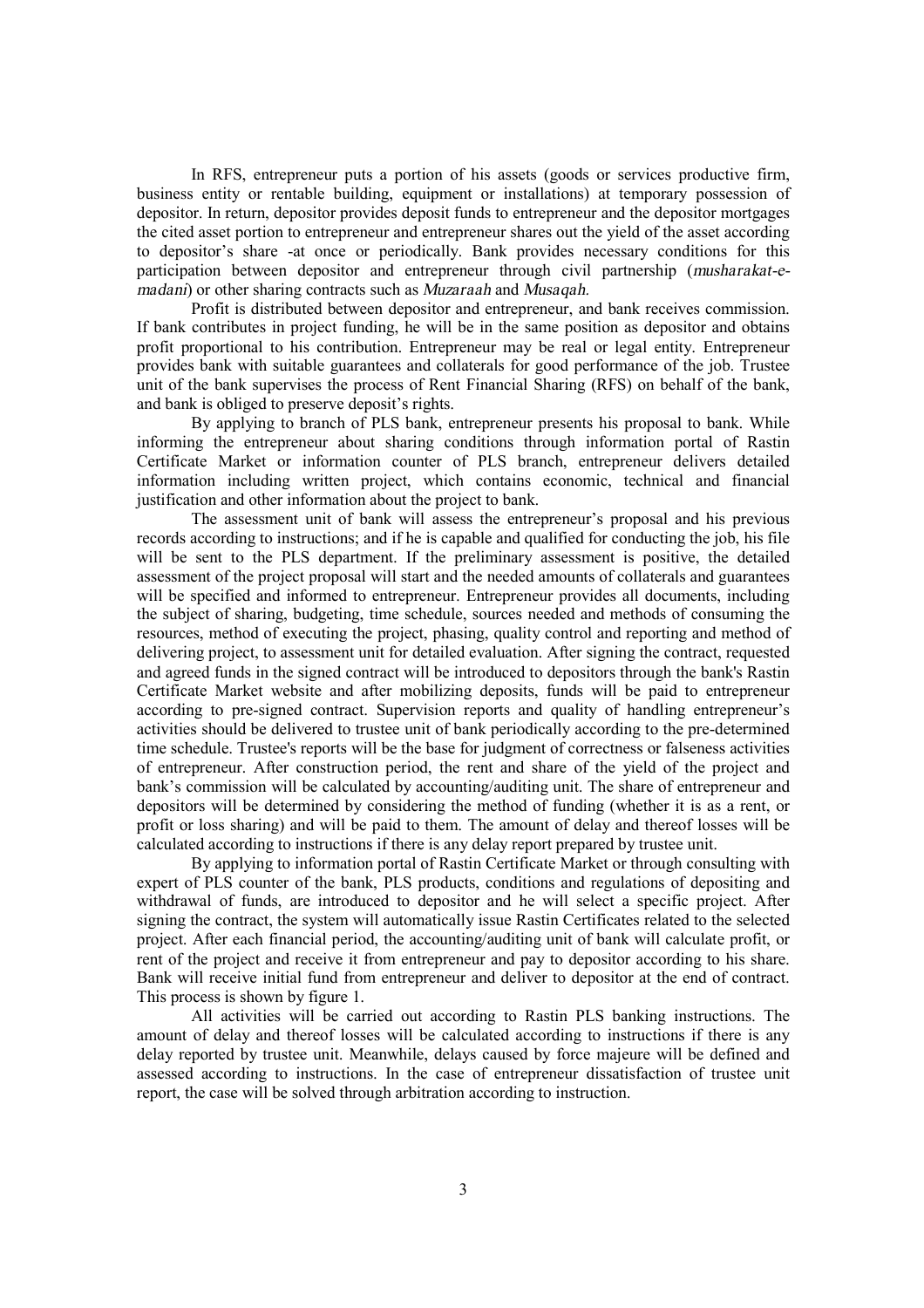

Figure 1. Rent Financial Sharing (RFS) process

## **Rent Financial Sharing (RFS) Phases**

- 1. Entrepreneur applies his proposal to bank for financing his economic activity through depositors' participation.
- 2. Project proposal for Rent Financial Sharing (RFS) includes information on spot value of entrepreneur's assets and the period he needs the fund with technical, financial and economic justification of the project.
- 3. If the bank confirms the competency and technical capability of entrepreneur and his project proposal, will firstly assess the spot Dollar value of the project assets according to market prices and norms and the amount of fund and duration of the needed fund.
- 4. After final confirmation of the project proposal, bank introduce it to depositors and by selling the corresponding RFS Rastin Certificates to depositors, will provide necessary funds and will pay them to entrepreneur under supervision of the trustee unit of the bank.
- 5. Paying fund to entrepreneur is regarded as giving the possession of the entrepreneur's asset to depositors for the period of contract.
- 6. Depositor gives (mortgages) his possessed share to entrepreneur and instead, participates in entrepreneur activity proportional to his contribution.
- 7. Depositor receives profit of sharing during contracted period from productive assets or receives rent for rental assets during that period.
- 8. Bank receives the profit gained from depositor's funds (at hands of entrepreneur) regarding Periodic Certificates for productive assets during the contract period from entrepreneur, and after deducting commission, pays to depositor. In the case of rental assets, regarding Non-Periodic Certificates at the end of contract bank receives the profit from entrepreneur and after deducting commission, pays the remainder to depositors.
- 9. At the end of contract, bank receives depositor's funds back from entrepreneur and pays them to depositor and participation contract terminates.

All executive activities in Rent Financial Sharing (RFS) is carried out under the supervision of trustee unit<sup>15</sup> of PLS department of the bank. In RFS, regarding the type of asset (productive asset, or rental asset) and by considering the amount of capital and bank's decision, the entrepreneur can be real person or legal entity, or just legal entity. At the end of RFS, the original

<sup>&</sup>lt;sup>15</sup> - Trustee unit supervises the operations of entrepreneur to make sure the fulfillment of entrepreneur commitments.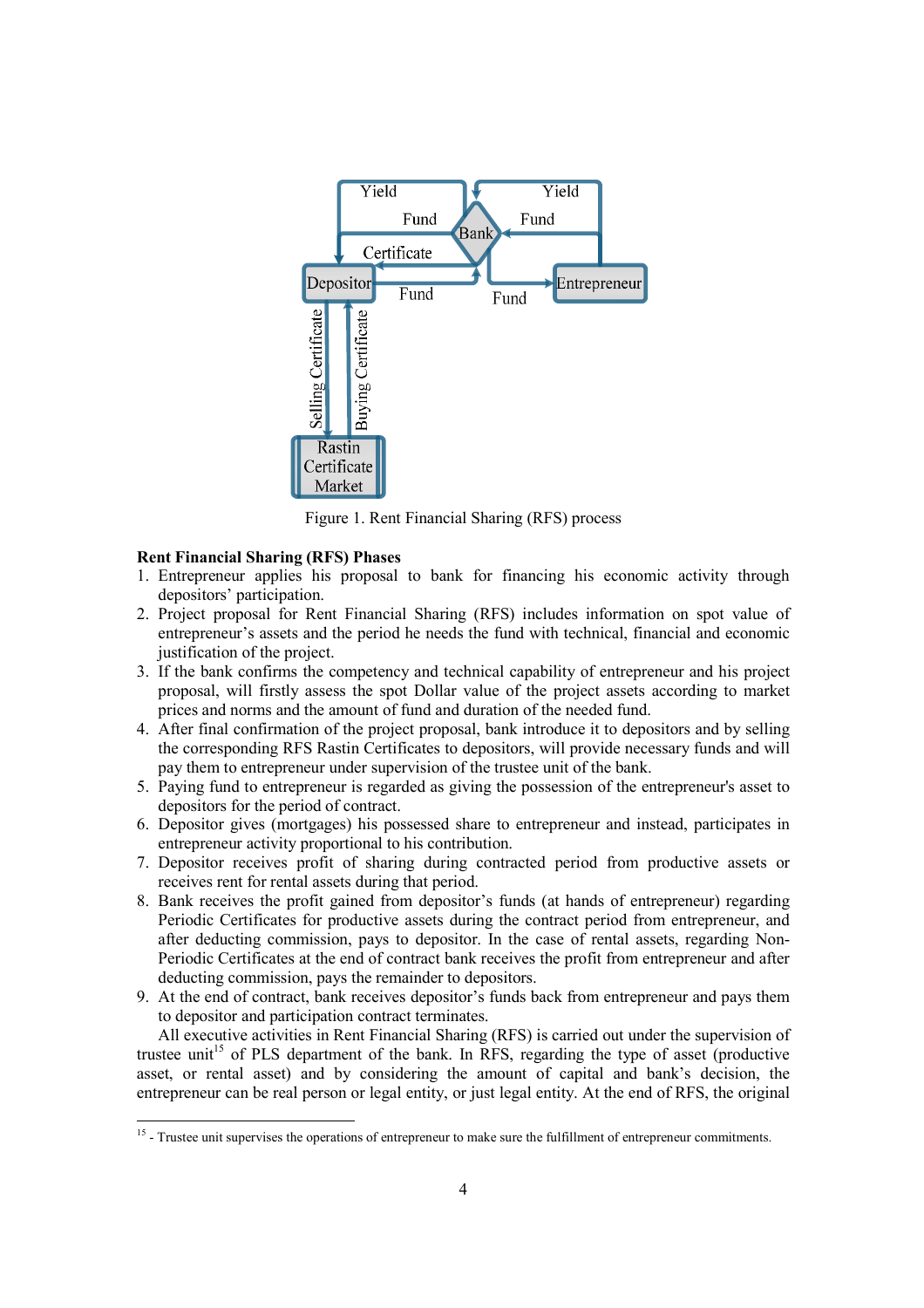funds will be refunded to depositor, but the profit can be paid to him periodically (in periodic certificates), or at the end of contract (in non-periodic certificates) according to the type of contract. The due date of profit or rent payment to depositor starts from the end of the first period and continues until the end of contract in periodic certificates. All these certificates are nameless and negotiable in Rastin Certificates Market. Market prices of these papers are determined according to supply and demand mechanism in secondary internet market and bank receives 0.05% of transaction value from each side as commission for transaction. Periodic settlement will be carried out with latest certificate owner.

Since entrepreneur works on behalf of depositor, and shares his asset and invests from depositor's fund (deposit), he has a joint right in the asset (in RFS) with depositor. Since there may be risk of losing the asset, the entrepreneur will insure depositor's asset share in the name and benefit of bank. Bank also receives appropriate collaterals and guarantees from the entrepreneur for risk coverage and good performance of him. Insurance coverage is obligatory in Rent Financial Sharing. These insurances are formed in supplementary contracts and are *Sharia*complied.

## **Rent Financial Sharing Types**

Rent Financial Sharing can be arranged in different fields based on the activity of entrepreneur and kind of asset as follows:

1. Mortgage Sharing and Periodic Mortgage Sharing

Mortgage Sharing and Periodic Mortgage Sharing are used to finance projects with productive assets including working capital of productive firms. Based on the bank decision, firm can be real or legal, small or large entity. The settlement of Mortgage Sharing project financing with depositor is at the end of contract after deduction of bank commission; but in Periodic Mortgage Sharing, settlement is at the end of each period and the original fund is paid back to depositor at the end of contract. Mortgage Sharing Certificate and Periodic Mortgage Sharing Certificate are issued for these processes.

Mortgage Sharing Certificate is an anonym (nameless) document with a nominal price, which is issued for a certain period by a Rastin PLS bank. Holder of these certificates shares in the yield of the asset of the project proportional to his share to nominal price of the assessed value of the asset considering his participation period. The principal and return of sharing of these certificates will be paid to depositor at the end of contract. Periodic Mortgage Sharing Certificate has all characteristics of Mortgage Sharing Certificate but, the return of the certificate is periodically paid to the certificate holder.

## 2. Mortgage *Mudarabah* and Periodic Mortgage *Mudarabah*

Mortgage *Mudarabah* and Periodic Mortgage *Mudarabah* are used to finance commercial projects that have productive asset for purchasing and selling commercial financing in small and large firms. Based on the bank decision, firm can be real or legal, small or large entity. Mortgage *Mudarabah* and Periodic Mortgage *Mudarabah* observe regulations of *Mudarabah* Financial Sharing (MFS) financial subsystem in addition to the Base system rules of Rastin PLS banking.

Mortgage *Mudarabah* projects are financed by Mortgage *Mudarabah* Certificates. Settlement will be at the end of the contract, but projects financed by issuing Periodic Mortgage *Mudarabah* Certificates, settlement takes place periodically and the original funds will be paid back to depositor at the end of contract. Mortgage *Mudarabah* Certificates and Periodic Mortgage *Mudarabah* Certificates are similar to Mortgage Sharing Certificate and Periodic Mortgage Sharing Certificate, but these certificates are used for commercial financing services. 3. Mortgage *Muzaraah* and Periodic Mortgage *Muzaraah*

Mortgage Muzaraah is used to finance agricultural projects, which have productive or uncultivated (unused) assets and is used to finance working capital for planting, harvesting and selling the products in small and large agricultural firms. Firm can be either real or legal entity. If the product (crop) is harvested at once, the settlement time for profit and original fund is at the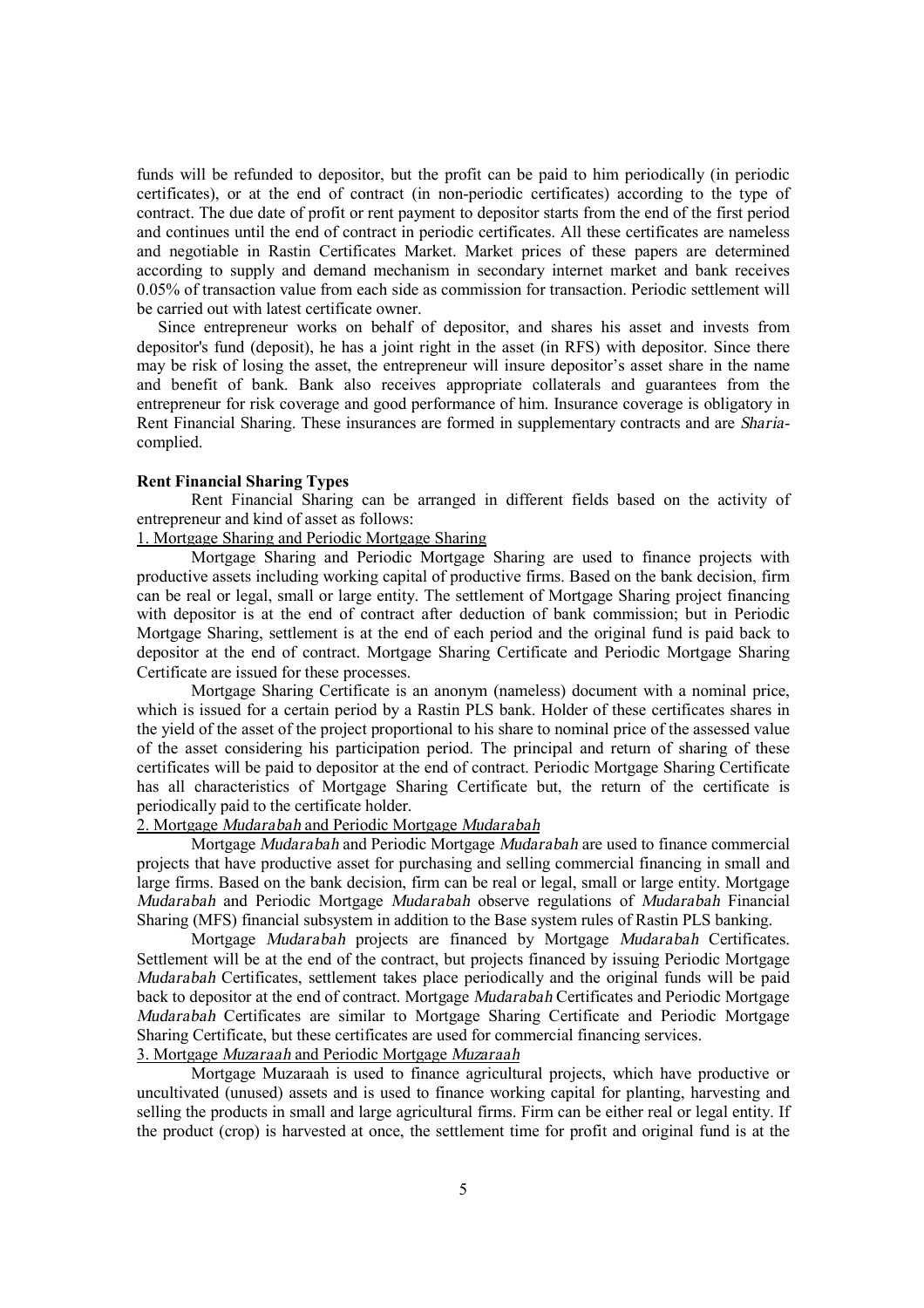end of contract after deduction of bank's commission. Quality, transportation, storing, packing and selling products in this financing method are under the regulations of *Joalah* Financial Sharing (JFS) and *Mudarabah* Financial Sharing (MFS) subsystems.

In Mortgage *Muzaraah* projects, which are financed by Periodic Mortgage Muzaraah, distribution of profit is periodic after deduction of bank commission but at the end of contract the original funds will be paid back to depositor and the contract is settled. Mortgage *Muzaraah* Certificates and Periodic Mortgage *Muzaraah* Certificates are similar to Mortgage *Mudarabah* Certificates and Periodic Mortgage *Mudarabah* Certificates but for agricultural financing. 4. Mortgage *Mugharasah* and Periodic Mortgage *Mugharasah*

Mortgage *Mugharasah* is used to finance tree-planting projects. In *Mugharasah* the asset of entrepreneur (usually including land, technical experience of planting and tree preserving and more), becomes productive. *Mugharasah* includes financing of working capital for planting, husbandry, harvesting, packing and transporting the products of small and large agricultural firms. Bank can decide about personality and size of the firm. If the product (crop) is harvested at once, the settlement time for profit/loss and original fund is at the end of contract after deduction of bank's commission. Quality, transportation, storing, packing and selling products in this type of financing are under the regulations of *Joalah* Financial Sharing (JFS) and *Mudarabah* Financial Sharing (MFS) subsystems.

In those Mortgage *Mugharasah* projects, which are financed by Periodic Mortgage *Mugharasah* Certificate, distribution of profit is periodic after deduction of bank commission but at the end of contract the original fund will be paid back to depositor and the contract is settled. Mortgage *Mugharasah* Certificates and Periodic Mortgage *Mugharasah* Certificates are similar to Mortgage *Muzaraah* Certificates and Periodic Mortgage *Muzaraah* Certificates but for planting and restoring tree gardens financing.

5. Mortgage *Musaqah* and Periodic Mortgage *Musaqah*

Mortgage *Musaqah* is used to finance husbandry and harvest of fruit gardens. The entrepreneur's asset (usually includes tree garden, technical experience of planting and tree husbandry and more) becomes productive by Mortgage *Musaqah*. Mortgage *Musaqah* is used to finance working capital of planting, husbandry, harvesting, packing and transporting production of small and large agricultural firms for either legal or real entities. In Mortgage *Musaqah* projects, which are financed by Periodic Mortgage *Musaqah*, distribution of profit is periodic after deduction of bank commission but at the end of contract the original deposit of depositor will be paid back to him and the contract is settled. Quality, transportation, storing, packing and selling product in this kind of financing are done under the regulations of *Joalah* Financial Sharing (JFS) and *Mudarabah* Financial Sharing (MFS) subsystems.

Mortgage *Musaqah* Certificates and Periodic Mortgage *Musaqah* Certificates are similar to Mortgage *Muzaraah* Certificates and Periodic Mortgage *Muzaraah* Certificates but for maintaining and harvesting fruit gardens financing.

## 6. Mortgage *Istisna* and Periodic Mortgage *Istisna*

Mortgage *Istisna* is used for financing industrial and agro-industrial firms. Mortgage *Istisna* also includes financing working capital of industrial and agro-industrial firms for production and selling products in small and large real or legal firms. Regarding the production whether is produced at one time, or is carried out along a period of time, the payment of profit/loss will be at one time, or periodically; after deduction of bank's commission. Quality, transportation, storing, packing and selling products in this type of financing are under the regulations of *Joalah* Financial Sharing (JFS) and *Mudarabah* Financial Sharing (MFS) subsystems.

In projects that are financed by Mortgage *Istisna* Certificate, settlement is at the end of contract and the original deposit and sharing profit is paid back after deducting bank's commission. Nevertheless, if the contract is Periodic Mortgage *Istisna* Certificate, profit/loss is divided after each period and the settlement of the principal shared asset with depositor takes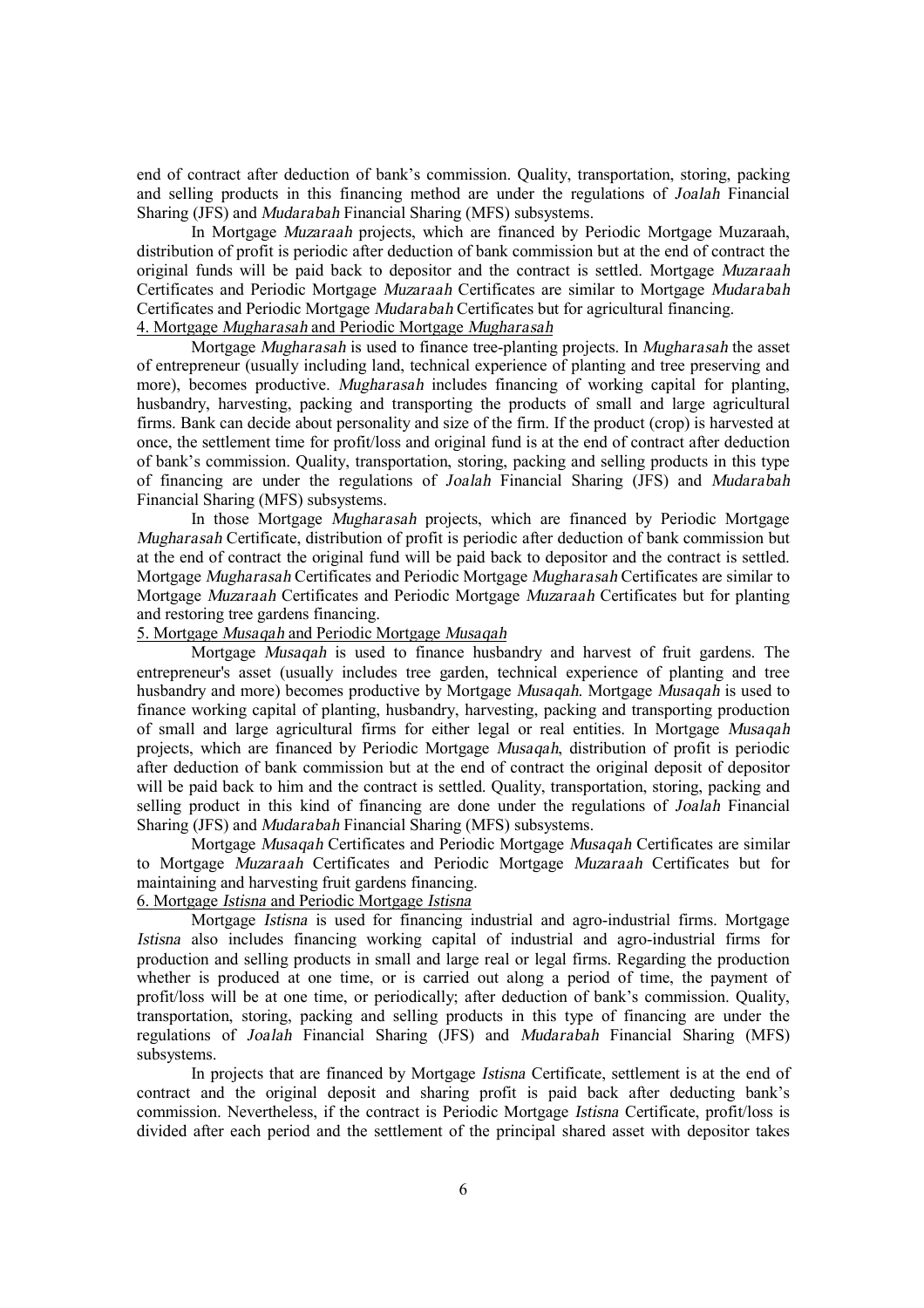place at the end of contract. Mortgage *Istisna* Certificates and Periodic Mortgage *Istisna* Certificates are similar to Mortgage *Muzaraah* Certificates and Periodic Mortgage *Muzaraah* Certificates but for financing industrial and agricultural firms.

## 7. Rent Sharing

Rent Sharing is used for financing the owner of rentable assets such as houses, commercial buildings, office buildings, workshops, gardens, farms or installations. The owner of these assets can be real person or legal entity. While presenting rental documents of these assets (to the third party) and his project to the bank simultaneously, the owner will ask the bank to convince the depositors about the rent income flow of the asset and bank will also assess and evaluate his asset and rental income stream. After signing the contract, the periodic rent will be paid to depositor under the bank supervision. At the end of contract, the entrepreneur will pay back the fund received to depositor in wholesome through the bank.

In projects financed by Rent Certificates, the profit is paid to depositor after deduction of bank's commission at the end of each period and the original deposit will be returned to depositor at the end of contract. Rent Certificate is an anonym document, which is issued with a defined nominal price and for a certain period by Rastin PLS bank. The owner of this certificate shares the rent of asset proportional to its assessed asset nominal price. The rent will be paid to depositor periodically, but the original fund plus the rent will be paid to depositor at the end of contract period.

## **Comparison of RFS Mortgage Certificates and Conventional Mortgage Securities**

Valuable papers backed with mortgage loans are those securities issued with mortgage loan guarantees. Mortgage loan the loan for which the ownership document is mortgaged as guarantee by bank. Usually, in conventional mortgage papers, an institution<sup>16</sup> guarantees the payment of interest and principal fund. Guarantees of these loans means guarantee of payment of monthly installments.

By guaranteeing the principal and interest of loans by institutes and using insurance for mortgage-backed securities, these loans will be negotiable in secondary market. The existence of secondary market will develop the primary mortgage market, which is long-term loan market. In this way, bank uses free resources to increase his own loan extending capability. By supplying mortgage securities in the secondary market, banks absorb new resources.

In the process of asset securitization (including mortgage loans) to valuable papers (securities), the company or firm who needs financing establishes an intermediary company. The intermediate company issues papers and offers them to investors. Then, the intermediate company buys bank's financial assets from these funds. The possessors of these papers/securities will gain monthly profit for their purchase from the cash payment caused by periodical (monthly) loan repayments. Thus:

- 1. Bank extends loan to client and receives installments on pre-determined periods.
- 2. Bank sells its claims (receivable documents) to intermediate company and receives money.
- 3. The intermediate company will issue valuable papers (securities) based on these claims, and sells them to investors and pays the obtained funds to the bank and receives commission.
- 4. Again, bank uses the new resources for extending new loans.

Practically, in this method, bank loan is shifted to intermediate company. This means that bank sells its long-term claims and finances. Mortgage papers have defined and fixed return and the asset remains at possession of the bank until the last installment (periodic rent) is paid, or bank can receive its equivalent as mortgage.

Money and Credit Council on November  $17<sup>th</sup>$ ,  $2007<sup>17</sup>$  approved debt purchase activities

<sup>17</sup>- Musavian, Abbas, 2007, Islamic Financial Instruments (*Sokuk*), Islamic Thought and Culture Research Center, Tehran, Iran

 16 - For example in America: the Government National Mortgage Association.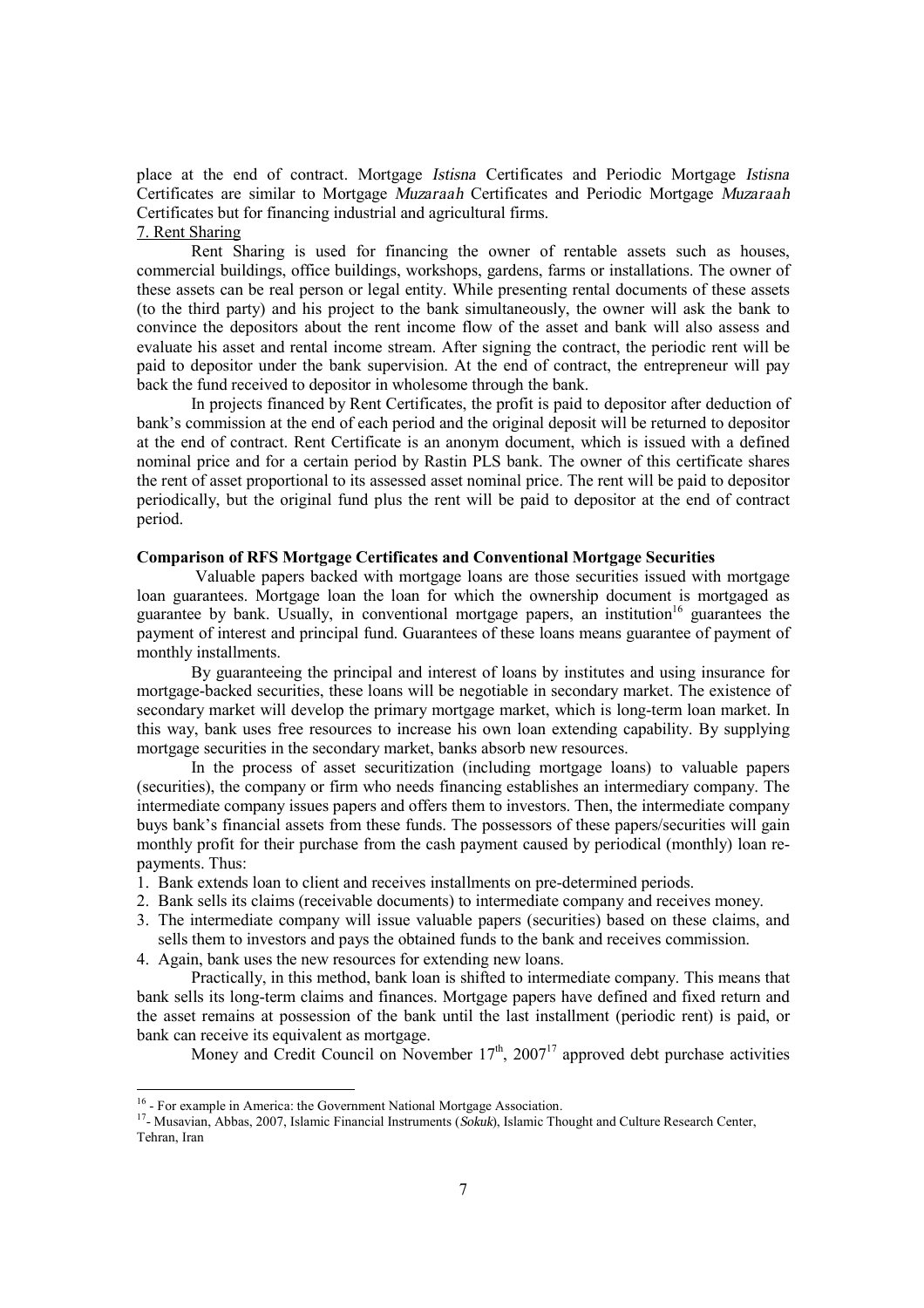based on the Provisional Regulation of Discounting Commercial Papers. Notable Islamic jurisprudents believe that if debt purchase paper has been raised from real transaction, which means has been raised from extended loan for buying an asset, this debt can be transacted and sold to other people. Therefore, discounting commercial papers (debt purchase), for example in Installment Sell (*Foroosh-e-Aghsati*) based on Installment Sell Contract has no problem from jurisprudential point of view.<sup>18</sup> On the other hand, notable Shiite scholars believe that purchase of debt by debt and "*Kali beh Kali"* <sup>19</sup> transaction are not right. Therefore, the papers should be in such a way that it would not be involved in this subject. For example, the intermediate company should not start debt purchase before issuing paper, but should issue paper after defining the kind and amount of debt, discount rate and other effective variables, and then start to publish debt paper and by the acquired money from, starts to buy debts<sup>20</sup>. The Stock Exchange Jurisprudential Committee believe that since debts are raised from Installment Sell contract, therefore, asset documents should be transferred to intermediate company (who issues papers) and since, when bank extends these facilities to intermediate company, in fact, should transfer all documents to the issuing company. In this way, issuing valuable papers backed by mortgage loans by considering the above conditions have no problem from the Stock Exchange Jurisprudential Committee viewpoint. But, since Installment Sell itself is a *Reba* contract<sup>21</sup>, the recent reasoning and  $m$ aneuvers face problem<sup>22</sup>.

*Murabaha* Mortgage Security or Installment Sell Mortgage Security is one of the kinds of mortgage securities. In this case, by securitizing its claim from extended loan alongside with the mortgage, the bank which has transferred his resources to others by *Murabaha* mortgage or Installment Sell mortgage, can renew his funds. That is to say, bank transfers the asset to client by Installment Sell and receives installments, then can change the securities of this installment into money and provide new fund for new clients. Therefore, by applying to custodian and establishing intermediate company, will ask him to issue mortgage securities equal to the extended loan and thereof, transfers his claim to investors who buy the securities. By arranging a prospectus and obtaining credit rating agency confirmation, intermediate company publishes and sell *Murabaha* Mortgage Securities to public, and then on behalf of the claimers (security holders) will buy the asset from the bank and is replaced with bank in Installment Sell contract; and from that time, collects installments through financing company and distributes it among security holders.<sup>23</sup>

In the case of "*Ijarah bi Sharte Tamlik"* (Rent Conditioned to Possession) mortgage securities, bank transfers the asset to others by *Ijarah bi Sharte Tamlik* Contract and receives the rent periodically, and can sell the *Ijarah bi Sharte Tamlik* mortgage securities and refund his resources. Detail of this procedure is similar to *Murabaha* or installment sell mortgage securities.

By studying the juristic dimensions of *Murabaha* mortgage securities and *Ijarah* mortgage securities, Jurisprudential Committee accepted them in accordance to *Ijarah* and

 18 - Jurisprudential Specialized Committee of Stocks Exchange and Valuable Papers Organization, 2007.

<sup>&</sup>lt;sup>19</sup> - Kali-beh-Kali is a transaction that seller sells specific amount of a commodity to be delivered in future; and buyer purchases the commodity to be received in future.<br><sup>20</sup> Iurianudantial Specialized Committee, Steeks

<sup>-</sup> Jurisprudential Specialized Committee, Stocks Exchange and Valuable Papers Organization, 2007.

<sup>&</sup>lt;sup>21</sup> - Bidabad, Bijan and Abulreza Harsini, Non-usury bank Corporation and contemporary usury and non-usury banking operations. Proceeding of the 3rd biennial Islamic economics conference (Islamic economic theory and Iranian economy), pp. 193-224, Economic Research Institute, Tarbiat Modares University, Tehran, Iran, 24-25 Dec. 2003. <http://www.bidabad.com/doc/sherkat-sahami-bank.pdf>

<http://www.bidabad.com/doc/sherkatbank.ppt><br><sup>22</sup> - Debt transaction is accepted in Malaysia from Sharia point of view (Islamic Financial Instruments Research Group of Malaysia, the 8th meeting session, 1996. Valuable Papers Commission of Malaysia, 2006. See: Soroush, Abouzar, Mortgage Sharing Papers as a New Instrument for Banks Financing. Islamic Economy Scientific Research Quarterly Journal, Vol. 8, No. 29, Spring 2008, pp. 163-188.

<sup>&</sup>lt;sup>23</sup>- See: Soroush, Abouzar, Mortgage Sharing Papers as a New Instrument for Banks Financing. Islamic Economy Scientific Research Quarterly Journal, Vol. 8, No. 29, Spring 2008, pp. 163-188.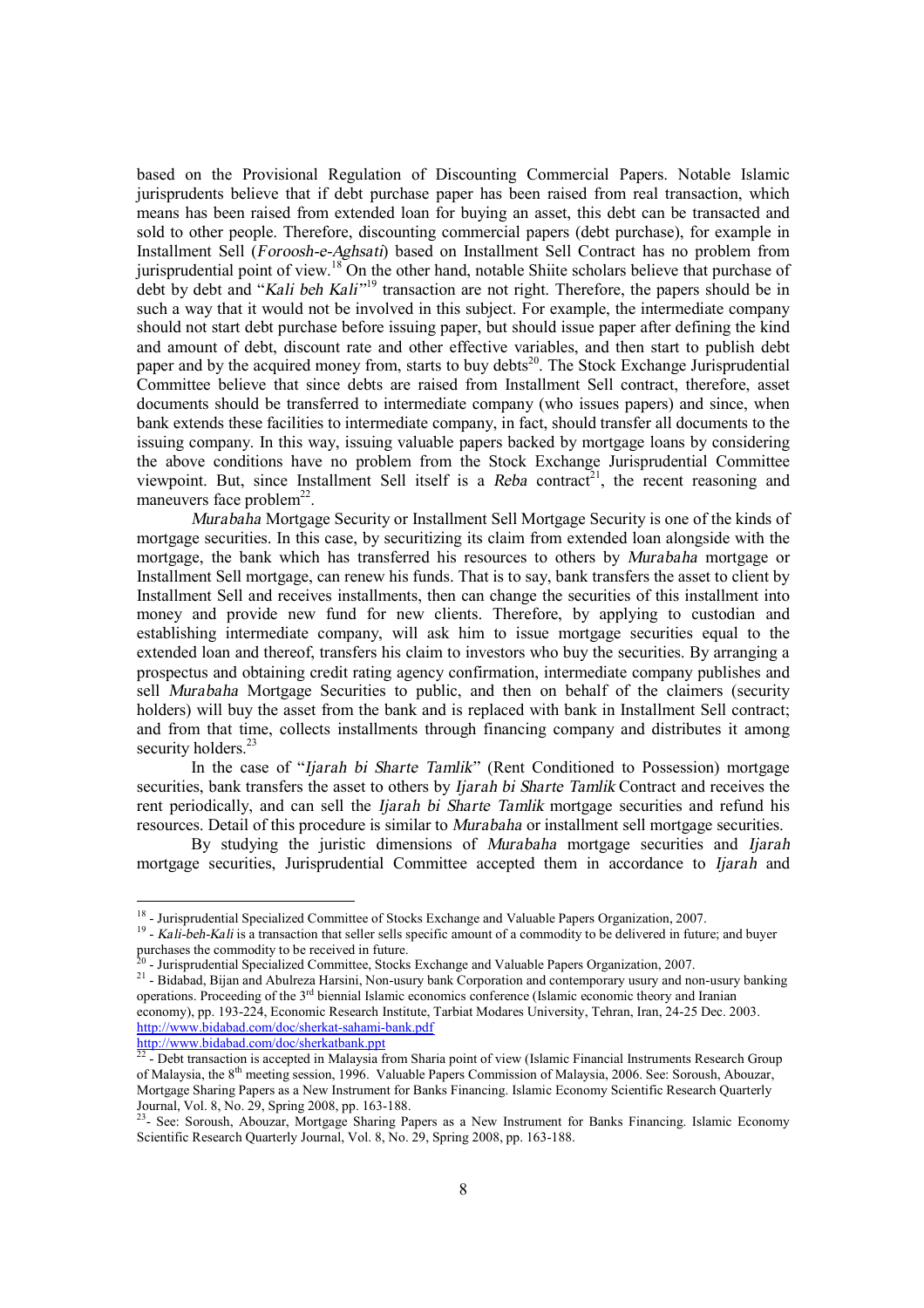*Murabaha* papers, and approved their issuance, but with precaution. While Installment Sell and *Ijarah bi Sharte Tamlik* (Rent Conditioned to Possession) contracts are superficial Islamic contracts, that invented to escape from *Reba -* this is because both these contracts involve prefixed interest rates.<sup>24</sup> As far as these two contracts use pre-fixed interest, they involve *Reba* and the papers issued on their basis create doubt of *Reba* involvement, which means that *Reba* contract papers are being transacted.<sup>25</sup>

Sharing mortgage securities are those sharing papers issued for purchasing mortgage loans by intermediate company. Mortgage loans are those banking loans based on debt with maturity of more than one year and are extended to purchase land and building.<sup>26</sup> In mortgage sharing securities, similar to mortgage-loan-backed papers, the right of using the benefits (yield) of an asset which is transferred to another person by installment sell, will be transferred from bank to another person for a certain price and pre-determined installments. Mortgage sharing securities have the meaning of joint sharing and are negotiable in secondary market at market price. In mortgage sharing securities, the intermediate company starts to issue and sell papers, and absorbs fund and then, starts to buy debt purchase on behalf. This means that on behalf of the buyers, the issuer is allowed to use their funds jointly for buying debt from the bank and instead, bank will transfer some of his claims for which the bank has mortgaged possessory documents to the investing company after discounting. These kinds of papers are also doubtful concerning *Reba* involvement because of application of Installment Sell Contract.

In fact, in Rent Financial Sharing, the owner of the asset will mortgage a portion of his asset to depositor through bank and depositor shares the profit (yield) of that asset until the end of the contract. There is no involvement of *Reba* in this method.

### **Comparison of Rent Certificates in RFS and** *Ijarah Sokuk*

Generally, various types of *Sokuks* are valuable papers, which are issued based on contract, and show the joint ownership of the owners of these papers on the asset subject of *Sokuk* issuance. The asset can be movable, or immovable. Originator is a legal entity, which offers his asset for *Sokuk* issuance and these papers are issued to finance him. Intermediate<sup>27</sup> is formed as a legal entity to redeploy the assets on behalf of the *Sokuk* papers owners. In *Sokuk* process custodian is a legal entity who is responsible to supervise the whole process on behalf of the *Sokuk* owners to keep their interests. Custodian can be a bank or a non-bank financial institute. Likewise, prospectus is an information collection that the issuer of the papers has to provide for the supervisory organization (stock exchange) and *Sokuk* buyers. *Sokuk* follows Stock Exchange Organization regulations.

In the process of *Ijarah Sokuk*, the originator starts by dividing a portion of his asset and gives its ownership to the intermediate (SPV). SPV assigns a custodian and the asset is valuated. He also provides the prospectus and by issuing *Sokuk* papers starts *Ijarah Sokuk* subscription. A credit rating agency will assess the *Sokuk* paper price. *Sokuk* buyers will jointly possess the asset. In the next phase, on behalf of the owners of the papers (*Sokuk Ijarah* Papers), intermediate will lend the asset to originator and receives periodic rent, and pays it to *Sokuk* papers holders. At the

<http://www.bidabad.com/doc/reba-en.pdf><br><sup>25</sup> - Bidabad, Bijan and Abulreza Harsini, Non-usury bank Corporation and contemporary usury and non-usury banking operations. Proceeding of the  $3<sup>rd</sup>$  biennial Islamic economics conference (Islamic economic theory and Iranian economy), pp. 193-224, Economic Research Institute, Tarbiat Modares University, Tehran, Iran, 24-25 Dec. 2003. <http://www.bidabad.com/doc/sherkat-sahami-bank.pdf>

<http://www.bidabad.com/doc/sherkatbank.ppt><br><sup>26</sup> - Stocks Exchange and Valuable Papers Organization, 2008.

<sup>&</sup>lt;sup>24</sup> - Bidabad, Bijan, Economic-juristic analysis of usury in consumption and investment loans and contemporary jurisprudence shortages in exploring legislator commandments. Proceeding of the  $2<sup>nd</sup>$  International Islamic Banking Conference. Monash University of Malaysia, 9-10 September 2004. Reprinted in: National Interest, Journal of the Center for Strategic Research, Vol. 2, No. 1, winter 2006, pp. 72-90. Tehran, Iran.

<sup>&</sup>lt;sup>27</sup> - Special Purpose Vehicle (SPV), Special Purpose Entity (SPE), Especial Purpose Company (EPC).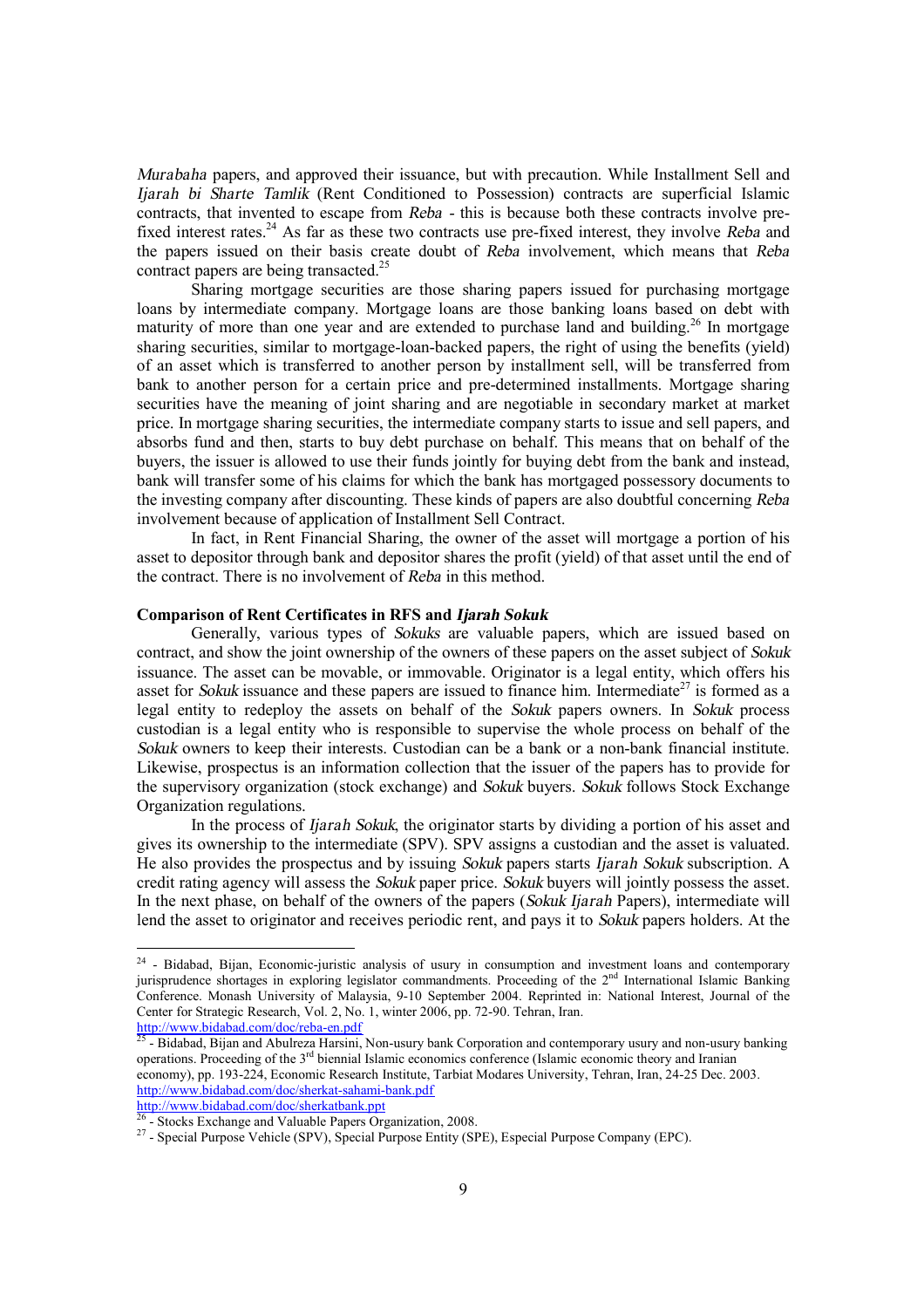end of *Ijarah* contract, SPV stops rent payments to *Sokuk* papers holders. If the *Ijarah* contract is with *Ijarah bi Sharte Tamlik* (Rent Conditioned to Possession), the intermediate will transfer the ownership of the asset freely or with a substitute to the originator according to the pre-signed *Ijarah* contract. And, if it is an ordinary *Ijarah*, he will receive the asset and sell it in the market and will divide the result between the *Sokuk* owners (after deducting the lawyer's fee, custodian commission and credit rating agency of the *Sokuk*).

The problem in issuing *Sokuk* is that the *Ijarah* contract can be arranged superficially to conceal *Reba*. While the contract seems to be correct (*Reba*-free) and does not show *Reba* involvement, it can be a superficial *Ijarah* contract and in fact the rent has been calculated by interest rate and application of *Sokuk* is just a juristic factitive cover or juristic slyness (deceit). Occurrence of this case in the subsystem of RFS is seldom occurs because in the process of issuing *Ijarah* Certificate, after possessing the asset of the contract, the entrepreneur will not rent it from the bank, but he has to present his rental contracts with the lessees to the bank. In this case, the possibility of *Reba* occurrence is very low.

Custodian and intermediate are two different entities in *Sokuk* papers, but in *Ijarah* (Rent) Certificate (in RFS) the intermediate is PLS department of the bank, and custodian is the trustee unit of the PLS bank. Meanwhile, pricing and thereof, credit rating agency is not necessary in *Ijarah* Certificate (in RFS) because *Ijarah* (Rent) Certificate is transacted in primary market of Rastin Certificate Market at a nominal price and according to the supply and demand mechanism in the secondary market of Rastin Certificate Market. In *Sokuk* paper, the asset can be sold after the end of *Ijarah* contract and the obtained fund can be distributed to *Ijarah Sokuk* holders. In this case, since the originator knows that he will not possess the asset at the end of contract, he uses the asset vigorously and depreciates it. This problem does not occur in *Ijarah* Certificate, because at the end of *Ijarah* contract, the asset is delivered back to the original owner, and entrepreneur (originator) gives the borrowed funds of the certificate holder back to him (depositor). Regarding the fact that a third party becomes lessee (tenant), the owner of the asset himself is responsible to taking care of the asset. Therefore, in this case, in contrary to *Sokuk*, the entrepreneur and depositor benefits are preserved. In addition, in order to prevent violation of commitment to return the principal fund, bank receives necessary collaterals from entrepreneur.

#### **Conclusion**

Rent Financial Sharing (RFS) is a flexible financial subsystem of Rastin PLS banking from economic activities viewpoint. Any asset holder can use this financing method to expand and develop his asset or activity. RFS can be used to revive deceased assets including closed firms, uncultivated lands and similar, and productive and rentable assets of any kind and size with any legal and real personalities. This subsystem and its certificates do not suffer from the disadvantages of conventional mortgage loans and *Sokuks* and is Reba-free. The system is completely adoptable by all banks and financial institutes.

## **References**

- · Bidabad, Bijan. Rent Financial Sharing (RFS), a subsystem of Rastin PLS Banking, Planning and Research Department of Bank Melli Iran, Tehran, 2011.
- · Bidabad, Bijan, et al. Detailed Rastin PLS Banking project. Department of Research and Planning, Bank Melli Iran, 2008.
- · Bidabad, Bijan, Safarzadeh Nasaji, Masoud, Aghabeigi, Jina, PLS banking organization. Department of Research and Planning, Bank Melli Iran, 2010.
- · Bidabad, Bijan, Rent Financial Sharing (RFS), a subsystem of Rastin PLS banking, Planning and Research Department of Bank Melli Iran, Tehran,2011.
- · Bidabad, Bijan and Abulreza Harsini, Non-usury bank Corporation and contemporary usury